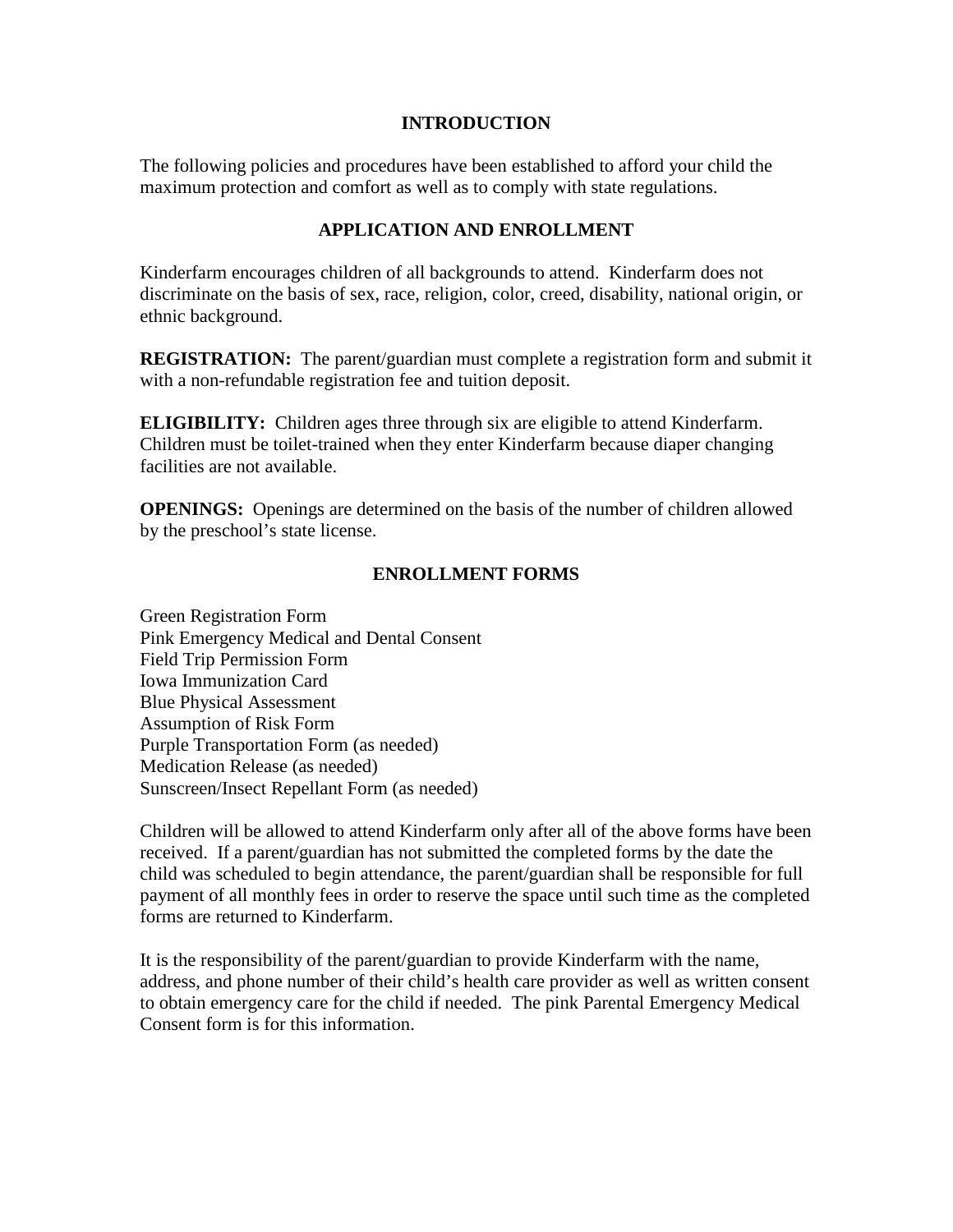Kinderfarm requires parents/guardians to update their child's forms yearly for the purpose of our state license. The parent/guardian must inform Kinderfarm of any changes regarding the enrollment forms such as: new emergency contact persons and/or numbers, changes in address, phone, or employers, and changes in transportation arrangements.

Periodic reminders are sent home regarding missing enrollment information and/or expired physicals. It is the responsibility of the parent/guardian to complete the forms and return them to Kinderfarm promptly in order to avoid their child's suspension from Kinderfarm. Parents/guardians will still be responsible for tuition and transportation fees during their child's suspension from Kinderfarm due to incomplete enrollment forms

#### **HOURS OF OPERATION**

Morning Session: 9:00 a.m. to 11:30 a.m. Morning Session plus Lunch: 9:00 a.m. to 12:45 p.m.

Afternoon Session: 1:00 p.m. to 3:30 p.m. Afternoon Session plus Lunch: 11:45 a.m. to 3:30 p.m.

Children that do not ride the transportation van may be delivered and picked-up by the times stated above. Parents of children remaining at Kinderfarm after the child's scheduled pick-up time will be charged a late fee. Chronic problems with early arrivals and late pick-ups will be reviewed by the Director and may result in termination of services. Please do not leave your car running and do not leave other children in the car when you are delivering or retrieving your child from Kinderfarm. Due to liability concerns, we prefer that you leave all pets at home when dropping off and picking up your child. For liability reasons families are not to visit or feed any of the Kinderfarm animals before or after Kinderfarm school hours. All time spent with the Kinderfarm animals must be done with the supervision of a Kinderfarm staff member.

#### **ABSENCES**

A child must be kept home from Kinderfarm if he/she is nauseated, vomiting, has diarrhea, or has a fever or has had a fever, within the past twenty-four hours. Parents/guardians must notify Kinderfarm of their child's absence.

Kinderfarm must be notified of planned absences in advance.

Parents/guardians may leave a voice-mail message after-hours for any absence. The child's name and the nature of their absence should be stated in the message.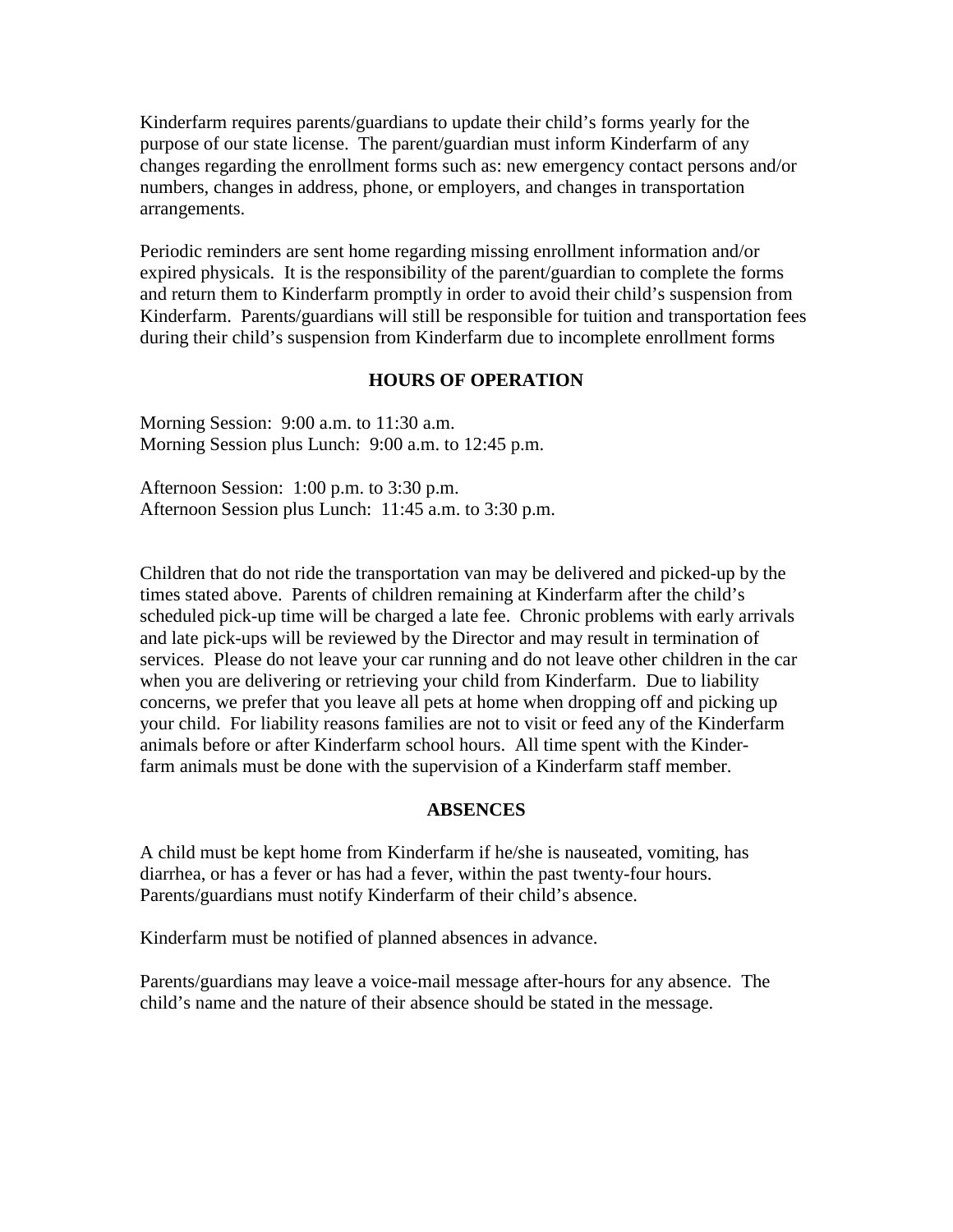#### **RELEASE OF CHILDREN**

Children will arrive at and leave Kinderfarm according to the written instructions provided by parents/guardians on the Registration Form. Children will not be allowed to leave Kinderfarm with persons other than the parent/guardian. If an exception is to be made in a child's pick-up or drop-off schedule, the parent/guardian must provide Kinderfarm with written instructions detailing who will be accepting responsibility for their child.

#### **FIELD TRIP POLICY**

Educational trips away from the Kinderfarm campus are occasionally scheduled. Trips to local orchards, museums, parks, medical or dental offices, or other farms may be planned to coordinate with seasonal and thematic activities offered at Kinderfarm. Plans for field trips are conveyed to parents/guardians through monthly activity calendars and weekly newsletters from their child's classroom teacher that are available on line at our website. Parents/guardians are welcome to accompany their children on such adventures. In order to maintain state mandated adult/student ratios, siblings are not allowed on Kinderfarm sponsored field trips.

Written permission for any and all field trips away from the Kinderfarm campus for educational purposes shall be denoted by the parent/guardian initials in the space indicated on the back of the Registration Form and completion of the Field Trip Permission Form. If a parent/guardian does not want their child to participate in a field trip they must provide a written notice to Kinderfarm not less than one week prior to the trip.

Transportation for educational trips shall be provided by Rainbow Connections Limited. Please see section "Van Service" for safety regulations. On some occasions it may not be possible for parent chaperones to ride in the Kinderfarm vans. In such cases parents may elect to follow the vans or meet at the field trip destination.

## **BIRTHDAY PARTY/ INVITATION POLICY**

Parents may send treats in honor of their child's birthday. If you would like to send a birthday treat please call Kinderfarm a week in advance to arrange the date, number of treats, and discuss any food allergies. Kinderfarm celebrates each child's birthday with a birthday badge or crown to wear and by singing Happy Birthday during snack time. Birthday parties (i.e. cakes, hats, decorations, games) are not permitted at Kinderfarm as they take away from scheduled activities and class time. We ask that party invitations not be brought to school to pass out as this can result in hurt feelings for those who may not be invited. We are more than happy to pass along names/addresses of your child's classmates so invitations may be mailed.

## **PARENTAL PARTICIPATION**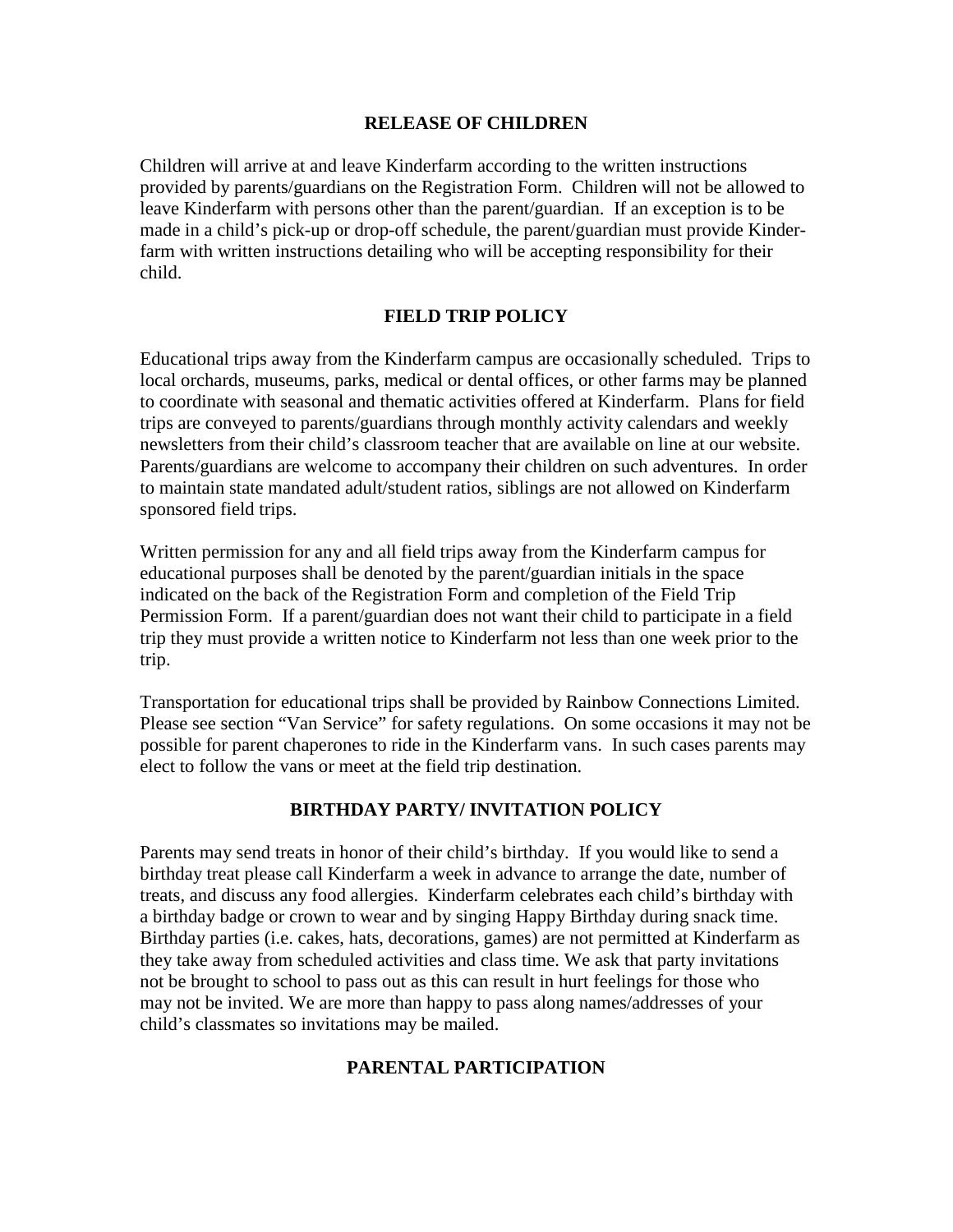Parents/guardians shall be afforded unlimited access to their children and to the staff caring for their children while they are at Kinderfarm unless parental contact is prohibited by court order.

## **NON-CENTER ACTIVITY POLICY**

Non-center activities will not be accommodated at Kinderfarm. Kinderfarm will not display brochures, articles, advertisements, or announcements concerning non-center activities.

# **FEES AND PAYMENT POLICY**

1. Registration and tuition deposits and activity fees are non-refundable.

2. Tuition payments are due by the  $25<sup>th</sup>$  day of the previous month for the current month. The monthly tuition payment amount has been computed by dividing the total school year tuition into nine equal monthly installments. Therefore, each month's payment is the same, regardless of the number of school days in any particular month.

3. Tuition will not be billed on a per diem basis. Full payment is required regardless of the actual number of days and/or hours a child attends.

4. Any tuition that is not paid by the first day of each month will result in a \$10.00 late payment penalty. If tuition remains unpaid by the tenth day of the month, the child shall be suspended from Kinderfarm until all fees have been paid. If tuition is not paid by the next billing date, the child will be discharged. Reinstatement may occur on a spaceavailable basis when all fees have been paid.

5. Non-sufficient fund checks are held until a cash payment or money order is received by Kinderfarm to cover the amount of the check. Parents/guardians will pay a \$10.00 charge for a NSF check. Parents/guardians will be notified immediately upon receipt of the NSF check by Kinderfarm and shall have two school days in which to pay the charge and tuition in full by cash or equivalent. If not paid by the end of the second day after notice, services will be suspended immediately. If the tuition and charge are not paid by the end of the first full week after notice, the child will be discharged from Kinderfarm.

6. If, for any reason, parents wish to discontinue their child's enrollment at Kinderfarm, a written 30-day notice and tuition payment for the 30 days is required.

7. Children will be allowed to attend Kinderfarm only after all forms and payments have been received. If a parent/guardian has not submitted the completed forms by the date the child was scheduled to begin attendance, the parent shall be responsible for payment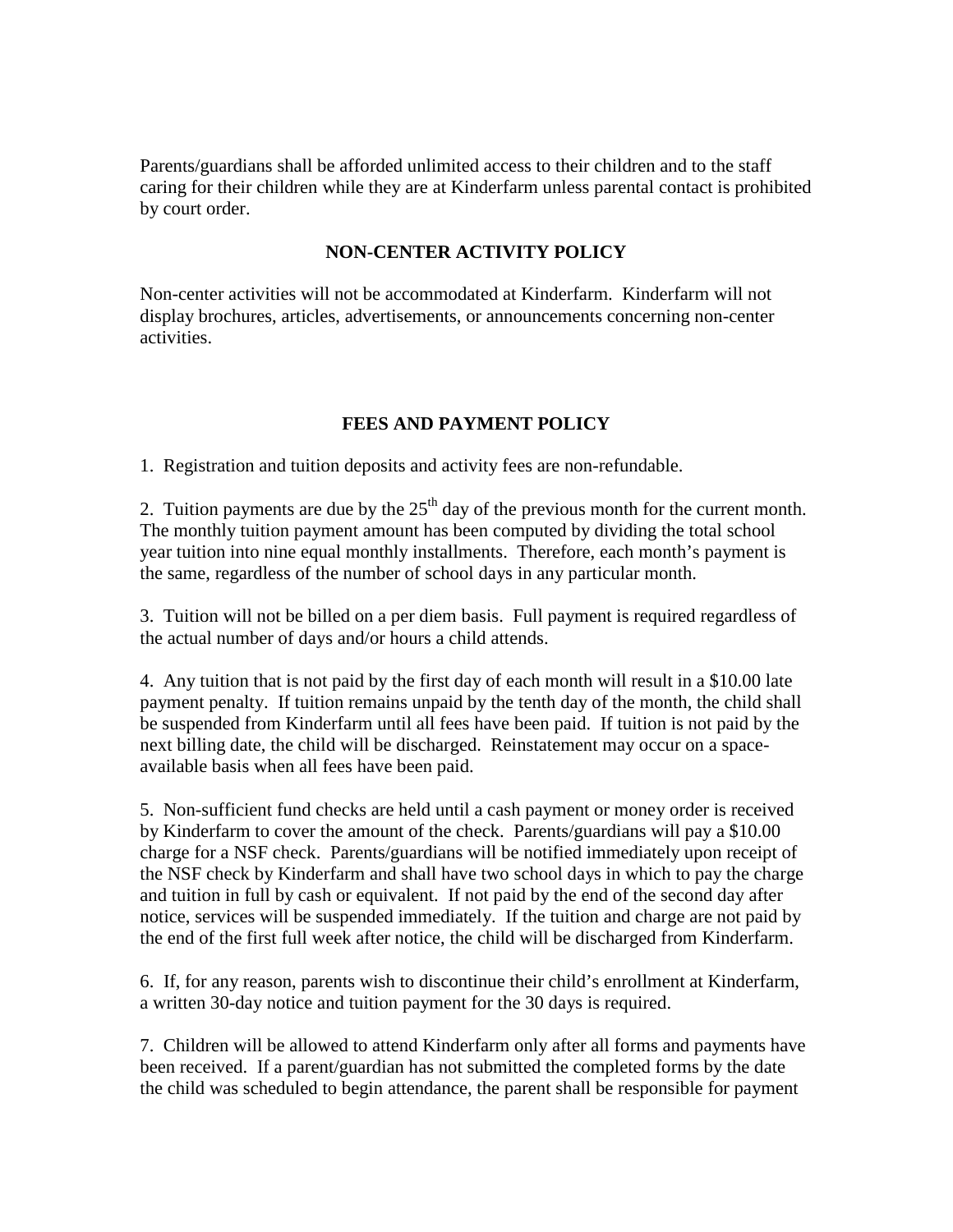of monthly fees in order to reserve the space until such time as the completed forms are returned.

# **IRS STATEMENTS**

Upon request of the parent/guardian, Kinderfarm will provide a receipt for tax purposes. It is recommended that parents keep a record of monthly checks as an accurate account of expenses.

# **INSURANCE COVERAGE STATEMENT**

Kinderfarm carries liability insurance providing coverage for Bodily Injury and Property Damage for which Kinderfarm is **legally liable.** Families are encouraged to obtain their own health insurance coverage to provide protection for injuries and/or sickness in which no evidence of negligence exists.

# **DISTRIBUTION OF MEDICATIONS**

Whenever a child is to be given a prescription or over-the-counter medication, the parent/guardian must provide Kinderfarm with a completed medication authorization form signed by the parent/guardian. Kinderfarm will provide the authorization forms. The medication must be provided in the original or duplicate container, or a container accompanied by the doctor's directions. All medications shall be stored in a locked container and dispensed by designated staff members.

If medication is to be kept at Kinderfarm for treatment of a chronic condition, no more then a one-month supply should be sent at a time.

Oral non-prescription medication shall not be dispensed at Kinderfarm without written authorization from a physician. Kinderfarm encourages parents/guardians to dispense non-prescription medications such as creams, ointments, or sunscreen at home. If a nonprescription cream or ointment must be dispensed at Kinderfarm, parents/guardians need to provide Kinderfarm with a completed medication authorization form. Nonprescription medications shall also be kept in a locked container and dispensed by designated staff members.

## **SUNSCREEN AND INSECT REPELLENT POLICY**

You are encouraged to apply sunscreen and/or insect repellent to your child before they come to school because we do spend a majority of our time outdoors. If you would like us to re-apply sunscreen and/or insect repellent, your child must have a signed permission form. A form has been provided for children that attend Kinderfarm all day. If your child is not able to use the sunscreen and insect repellent that Kinderfarm provides, please provide the alternative products when you return the permission form.

## **HEALTH AND SAFETY PROCEDURES**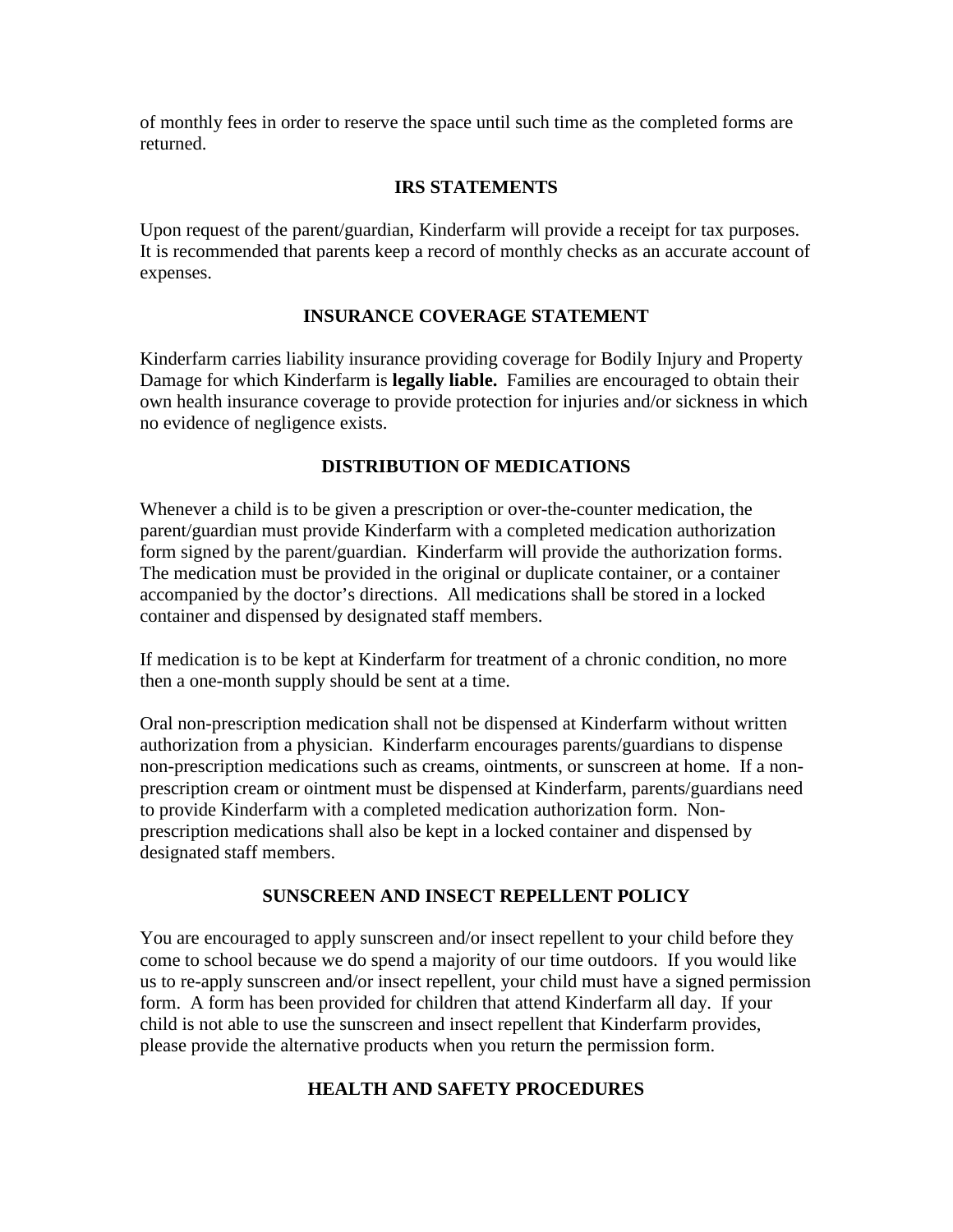Each child shall have direct contact with a staff person upon arrival at Kinderfarm for early detection of apparent illness, communicable disease, or unusual condition or behavior which may adversely affect the child or the group. Kinderfarm shall post a notice at the main entrance of the building where it is visible to parents and visitors of the exposure of a child receiving care at Kinderfarm to a communicable disease, the symptoms, and the period of communicability.

If a child has a known medical condition (asthma, diabetes, seizure disorder, etc.) parents/guardians shall provide Kinderfarm with written instructions as to what to do in the event that a problem should occur during school hours. All appropriate forms concerning administration of medication need to be completed by the parent.

If a child has any one of the following conditions, the parent/guardian will be notified to pick up the child immediately: **contagious disease, fever over 100 degrees Fahrenheit, vomiting and/or diarrhea. Parents will be notified of any accident requiring medical attention before any action is taken.**

In case of accident or illness, parents of the child will be notified immediately. In serious cases, the child will be taken to the hospital designated on the child's emergency medical consent form by emergency vehicle for treatment and the parents will be called as soon as possible.

Children that need to leave the center due to a mild illness or injury shall be allowed to rest on a cot with a sheet and blanket with the teacher's associate until the parent/ guardian or other designated adult arrives to pick up the child.

All the staff at Kinderfarm are required to have at least one hour training regarding universal precautions and infectious disease control, certification in infant, child, and adult first aid and CPR, and two hours of Iowa's training for mandatory reporting of child abuse; with updates as mandated by the State.

Outdoor play will not be allowed when temperatures (including wind chill) fall below 15 degrees.

Kinderfarm shall ensure that all staff demonstrate clean personal hygiene sufficient to prevent or minimize the transmission of illness or disease. All staff shall wash their hands upon arrival at Kinderfarm, immediately before eating or participating in any food service activity, before leaving the restroom either with a child or by themselves, before and after administrating non-emergency first aid to a child if gloves are not worn, and after handling animals and/or cleaning cages.

Kinderfarm shall ensure that all staff assist children in personal hygiene sufficient to prevent or minimize the transmission of illness or disease. For each child with a disability, a separate cloth for washing and one for rinsing may be used in place of running water. Children's hands shall be washed immediately before eating or partici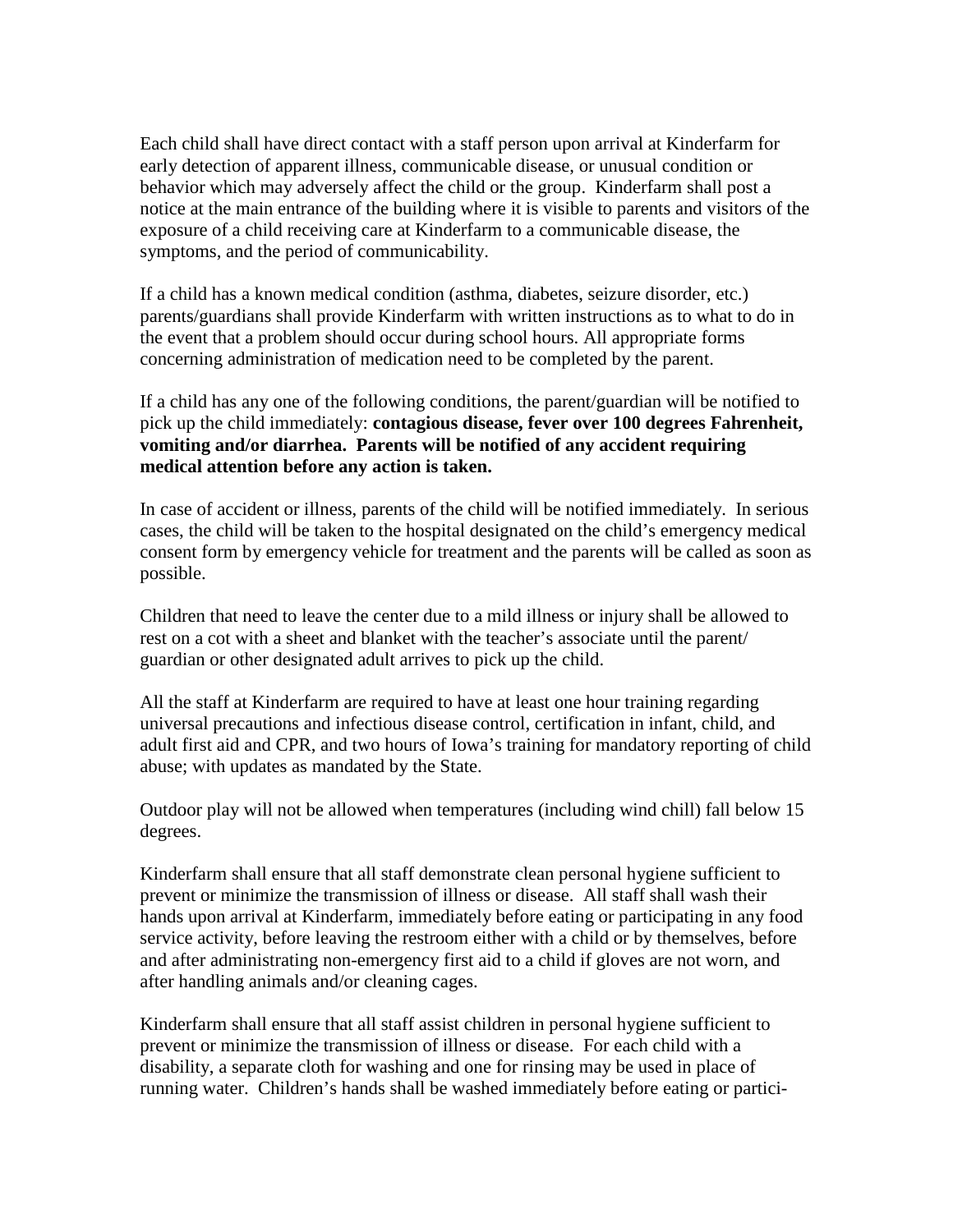pating in any food service activity, after using the restroom, and after handling animals.

Kinderfarm ensures that a clearly labeled first aid kit is available and easily accessible to staff at all times whenever children are at Kinderfarm, outdoors, or on field trips.

Each Kinderfarm vehicle used by the school contains a first aid kit. The kit is sufficient enough to address first aid related to minor injury or trauma and is inaccessible to the children.

Teachers are to make reasonable efforts to keep a child from getting into a vehicle with a parent who is under the influence of drugs or alcohol. They should call the police to give the child and parent a ride home. If a parent who appears to be under the influence insists on leaving Kinderfarm with his or her child, teachers should not under any circumstances provide transportation to a parent who appears to be impaired by drugs or alcohol.

Kinderfarm's license requires teachers to report suspected cases of child abuse or endangerment. This includes the reporting of parents who appear to be impaired by drugs or alcohol.

Kinderfarm is a smoke-free environment. Smoking and the use of tobacco products shall be prohibited inside Kinderfarm, in the outdoor play area, or in RCL-operated vehicles during hours of operation of Kinderfarm.

## **SNACKS AND LUNCHES**

Kinderfarm shall serve each child a full, nutritionally balanced meal or snack as defined by the USDA Child and Adult Care Food Program (CACFP) guidelines. Children remaining at Kinderfarm for two hours or longer shall be offered food at intervals of not less than two hours or more than three hours apart unless the child is asleep.

Snack calendars and lunch menus are posted on the Kinderfarm website at the beginning of each month. Snack and lunch menus are also posted on the coatroom bulletin board and on the refrigerator in the kitchen.

If a child is not allowed to eat certain foods for allergy, religious, family, or medical reasons, parents/guardians must notify Kinderfarm in writing upon the child's admission to the facility. Parents/guardians must provide an alternate food/drink; similar to what is being served, for their child. It is the responsibility of the parent/guardian to make sure that there is plenty of food/drink available for that child and to replenish the food/drink supply as needed. Children are not permitted to bring alternate food from home simply because they do not like or are unwilling to try a particular item or items being served. Kinderfarm offers a wide variety of foods each week. Part of the learning process at Kinderfarm involves exposing the children to foods they may have not had before or think they do not like and encouraging them to try a little each time it is served.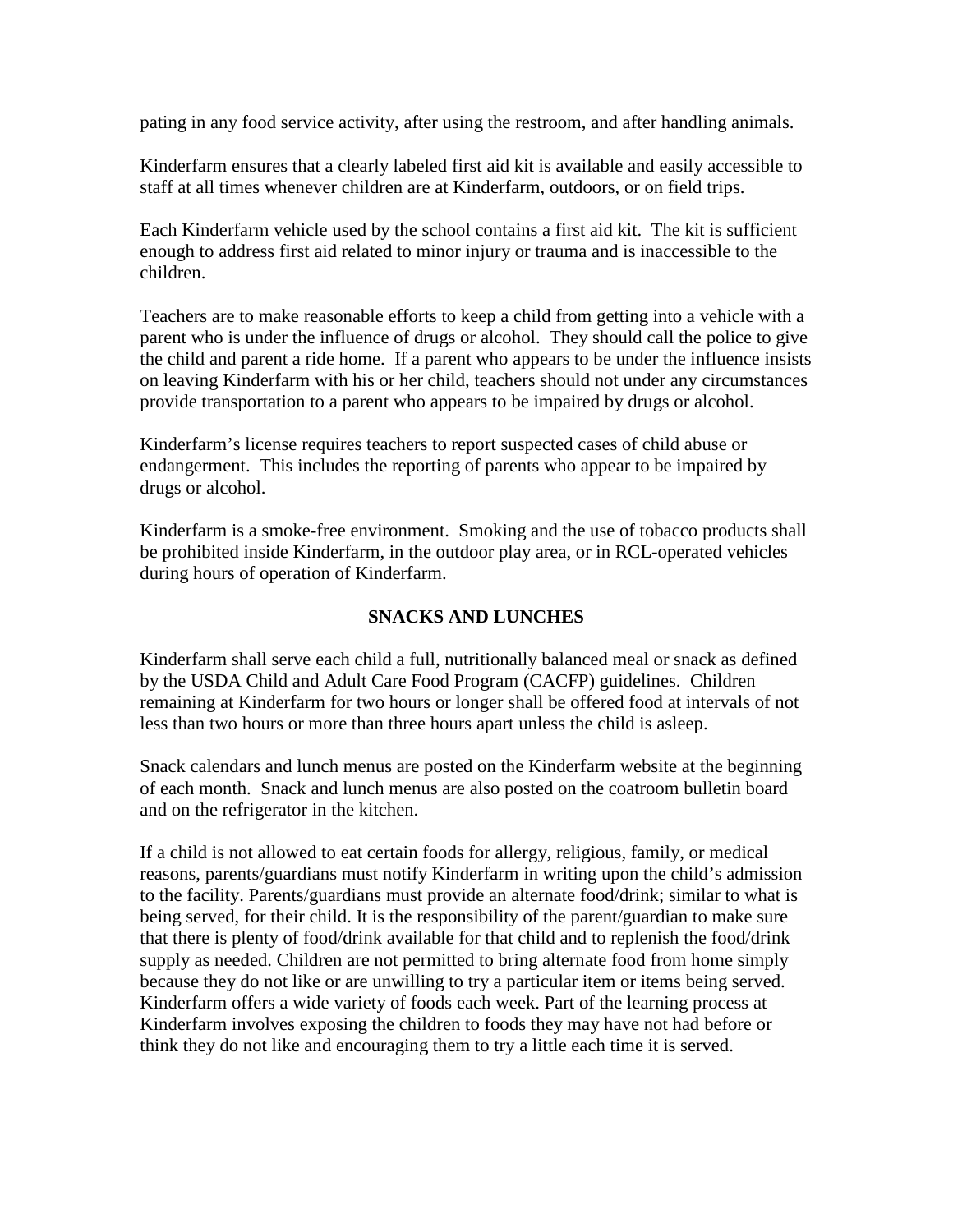Parents often send treats in honor of their child's birthday. If parents wish to send a birthday treat, please call Kinderfarm at least one week in advance to arrange a date, the number of treats, and discuss any allergy issues.

Food brought from home for children under five years of age and not enrolled in school shall be monitored and supplemented if necessary to ensure CACFP guidelines are maintained. Kinderfarm does not monitor or restrict a parent from providing food from home for school-aged children.

## **CHILDREN'S PERSONAL PROPERTY**

Parents should send their children in washable clothing. The children participate in outdoor activities daily so it is important that they be dressed in weather-appropriate clothing (boots, sweaters, mittens, etc.). Parents should also send a change of clothing in their child's bag. **All clothing items should be labeled with the child's name.**

Children should not bring money, toys, food, water bottles, or other items not necessary for Kinderfarm activities without prior approval from the Kinderfarm staff.

# **VISITORS AND OBSERVATIONS**

Parents and community members who are screened by the Kinderfarm staff are welcome to observe at Kinderfarm. For liability and supervision reasons it is not possible for children who visit the program to participate in activities.

## **SCHEDULED AND UNSCHEDULED NO-SCHOOL, DELAYS, AND SCHOOL CLOSINGS**

- Kinderfarm generally follows the Iowa City Community School District if they cancel school, delay the start of school, or dismiss classes early.
- Kinderfarm closings, delays, and early dismissals will not be announced on local radio or television stations. However, announcements concerning the Iowa City School District are made on these stations.
- The voice mail at Kinderfarm can be checked for information on school cancellations, delays, and early dismissals. That phone number is 351-3438.
- A delayed start means that morning classes will still begin at 9:00 but van service will not be available. Parents will be responsible for bringing their child to school on those days. Children may be dropped off beginning at 8:45 AM. Transportation will resume for the 11:30 returns and noon pick-ups for students that normally use the service.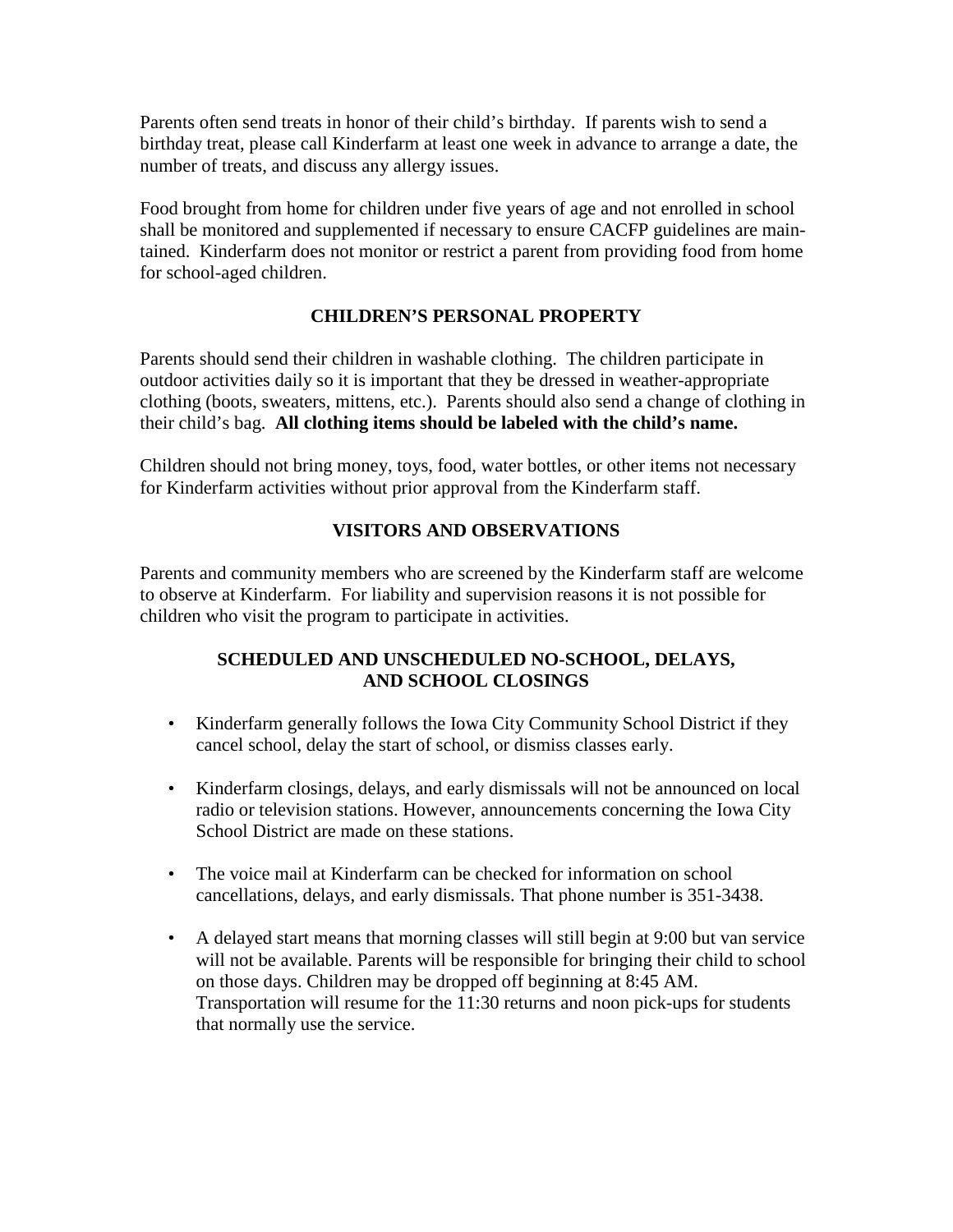- In the event of an early dismissal, Kinderfarm will close at 1:00 PM. Van transportation will be available to the children that normally use the service. Children that leave via car will need to be picked up by 1:00 PM.
- Snow days and early dismissal days are not made up due to scheduling conflicts at the end of the school year and the beginning of the summer program.

# **VAN SERVICE**

Transportation is available to and from Kinderfarm for children that attend Kinderfarm for an additional monthly charge. Rainbow Connections Limited provides vans to transport Kinderfarm children to and from Kinderfarm and on school-related field trips. The Kinderfarm teachers and support staff are responsible for driving the vans.

1. All drivers must possess a current Iowa driver's license with a class "D" endorsement.

2. Children living within specified boundaries in Iowa City and Coralville are eligible for van service.

3. Each child must be secured in their car seat by the adult that places them on the van. The van driver is not responsible for buckling children in their car seat as they must remain in the driver's seat while the vehicle is running. The vehicle must be in "Park" and the driver must keep their foot on the brake.

4. Parents/care providers will be notified prior to their child's first day of attendance as to van pick-up/delivery times.

5. Van pick-up/delivery times may vary due to child absences, traffic delays, weather conditions or vehicle failure.

6. Parents/care providers should have the child dressed, fed, toileted, and ready to get on the van at least ten minutes before their scheduled pick-up time.

7. Children will not be delivered to an area where an adult is not present. Parents/care providers must make arrangements to have an adult available at the child's designated delivery place. An adult should plan to be at the designated place at least ten minutes prior to the scheduled delivery time.

8. Kinderfarm will notify parents/care providers via phone call of any changes in the scheduled pick-up/delivery times.

9. Rainbow Connections Limited provides all of the car seats used to transport children to and from Kinderfarm. Children will not be permitted to use a car seat that is not provided by Rainbow Connections Limited. There is a yearly car seat maintenance fee to be paid by families using the van service.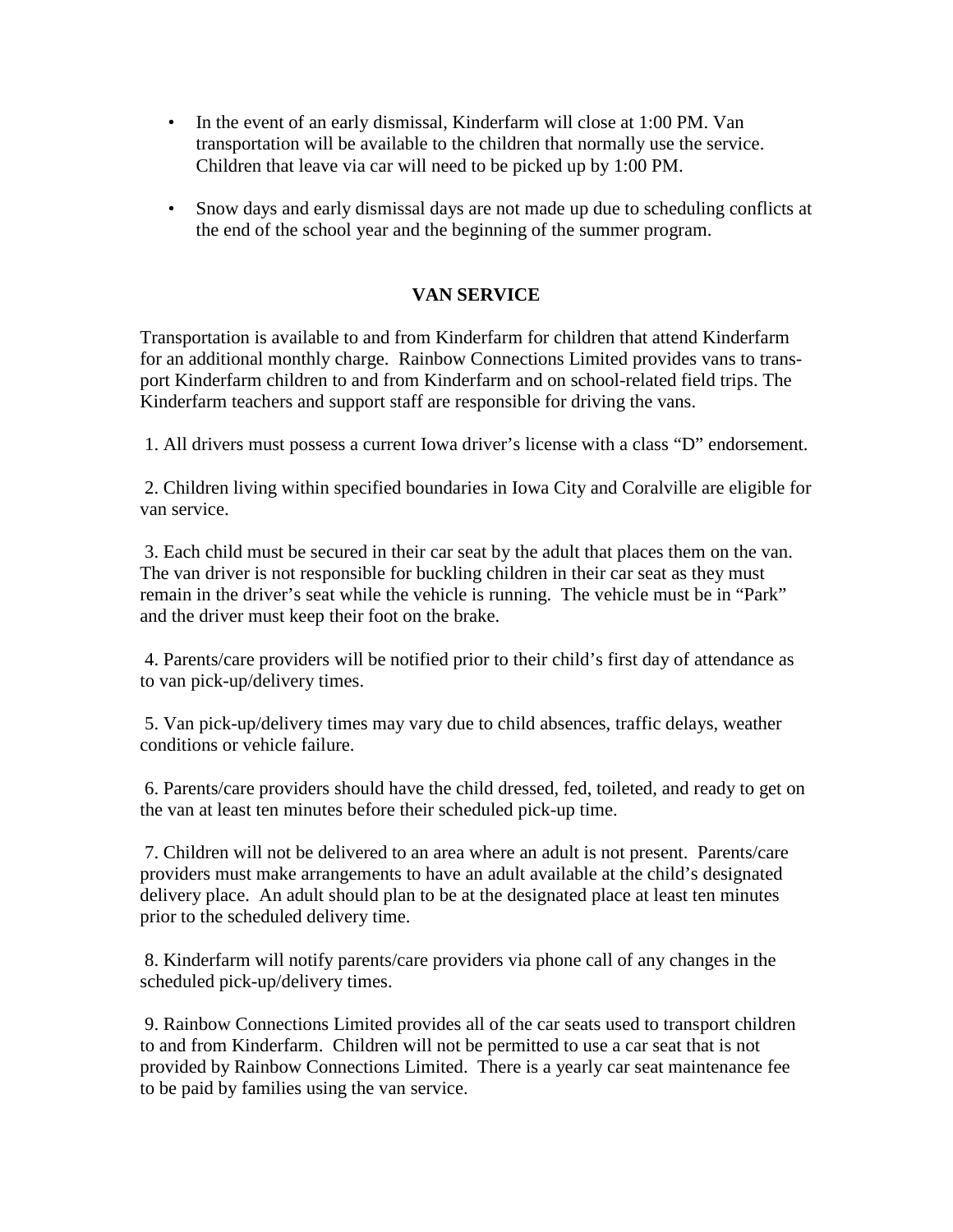10. Children are to remain in their car seats with the seatbelt buckled at all times.

11. Children may not bring food, drink, books, or toys on the van.

12. Kinderfarm must be notified in writing of any changes in a child's van schedule. Temporary changes in a child's van service schedule will be permitted only if the change happens within that van's normal route and the change will not take the van more than ten minutes off-course.

13. The van driver is responsible for checking each child on and off of the van using the RCL Van Attendance Record during each trip.

14. In addition to the driver, a second staff member must be present to assist in loading and unloading each child onto/off each van at Kinderfarm.

15. At the culmination of each trip it shall be the responsibility of the van driver to check each row of seats to ensure that all children have exited the vehicle and to check for personal belongings of the children.

16. Chronically disruptive behavior of the child on the van and/or habitual problems with pick-ups/returns may be grounds for suspension of van service.

## **SPECIAL ACCOMODATIONS**

Reasonable accommodations, based on the special needs of the child, shall be made in providing care to a child with a disability. Accommodations might include a specific treatment prescribed by a professional or parent/guardian, or a modification of a piece of equipment, or the removal of a physical barrier. The accommodation shall be noted in the child's file.

It should be noted that accommodations requiring extreme facility modifications beyond the capability of Kinderfarm's resources will not be possible.

## **DISCIPLINE PHILOSOPHY**

Discipline is the sum of the total interaction experience the Kinderfarm children and staff share. The adults will focus children's attention to tasks or problems before asking compliance, share logical reasoning for a request with a child, encourage empathy so that children realize the consequences of their actions, practice problem solving skills, emphasize cooperation instead of competition, use positive reinforcement techniques in the form of positive phrasing, and develop rules that are brief, clear, and consistently enforced. The Kinderfarm environment and materials are designed so that few "no's" are necessary. The children at Kinderfarm learn self-control, cooperation, and consideration of others in a gentle and supportive relationship with the adults that care for them. Timeouts are used if warranted.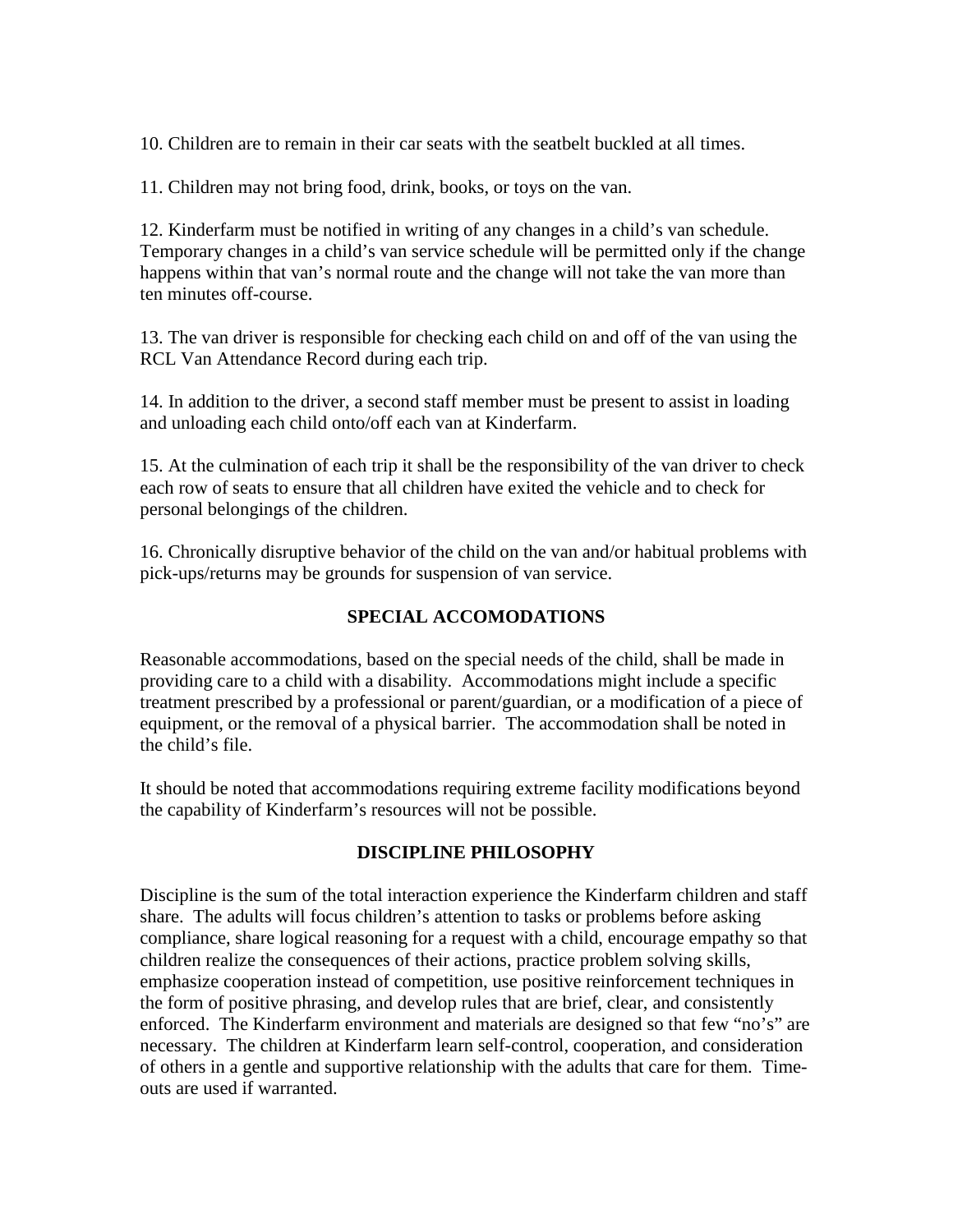#### **DISCHARGE POLICY**

Significant violations of expected behavior will be recorded in the child's file and parent/ guardians will be informed through the use of an Incident Report Form. Parent/guardians must be informed of such behaviors as biting, hitting, or chronic use of offensive language. An Incident Report Form will be given to the parent/guardian to read and sign. The report will be kept on file and a copy will be given to the parent/guardian. Reasonable efforts within the available resources of staff ratios and training will be made to assist parent/guardians and the child with adjustment to the program setting.

Chronically disruptive behavior is defined as verbal or physical activity which may include, but is not limited to, such behavior that: requires constant attention from the staff, inflicts physical and/or emotional harm on other children or staff, consistently ignores or disobeys rules which guide behavior during the school day. If a child cannot seem to adjust to the program setting and at least three Incident Report Forms have been filed within a one-month period of time, the child will be discharged. The parent/guardian will be responsible for one month's tuition after the child's dismissal.

#### **BITING POLICY**

Biting is a very common behavior among children birth to three years of age. The Kinderfarm staff recognize that biting is a form of communication and, therefore, do not view children that bite negatively. Biting signals that a child's needs are not being met or that they are coping with a challenge or stressor. The staff at Kinderfarm strive to provide caring relationships and a supportive environment that prevents challenging behaviors. Through observation and education, the staff shall seek to understand the meaning of a biting behavior and discover with the child a more effective means of communication. A child will not be discharged from Kinderfarm without first addressing the underlying causes of his/her biting.

If a biting incident does occur, the following action will take place:

\* The staff member(s) will ensure that all children are safe.

\* The staff member(s) will (in a firm, yet calm voice) address the child that bit.

 \* Show concern and support for the child that was bitten. Administer first aid as needed.

 \* If the child that bit is verbal, the staff member(s) shall discuss with him/her the experience and talk about other strategies they can use next time.

\* The staff member(s) shall complete a confidential Incident Report Form for all children involved. Biting incidents shall be documented to assist staff with identifying patterns and preventing future incidents through changing the environment and teaching strategies.

\*Parents of all involved children will be notified with a phone call from the Director and a confidential Incident Report Form. The parents of all involved children shall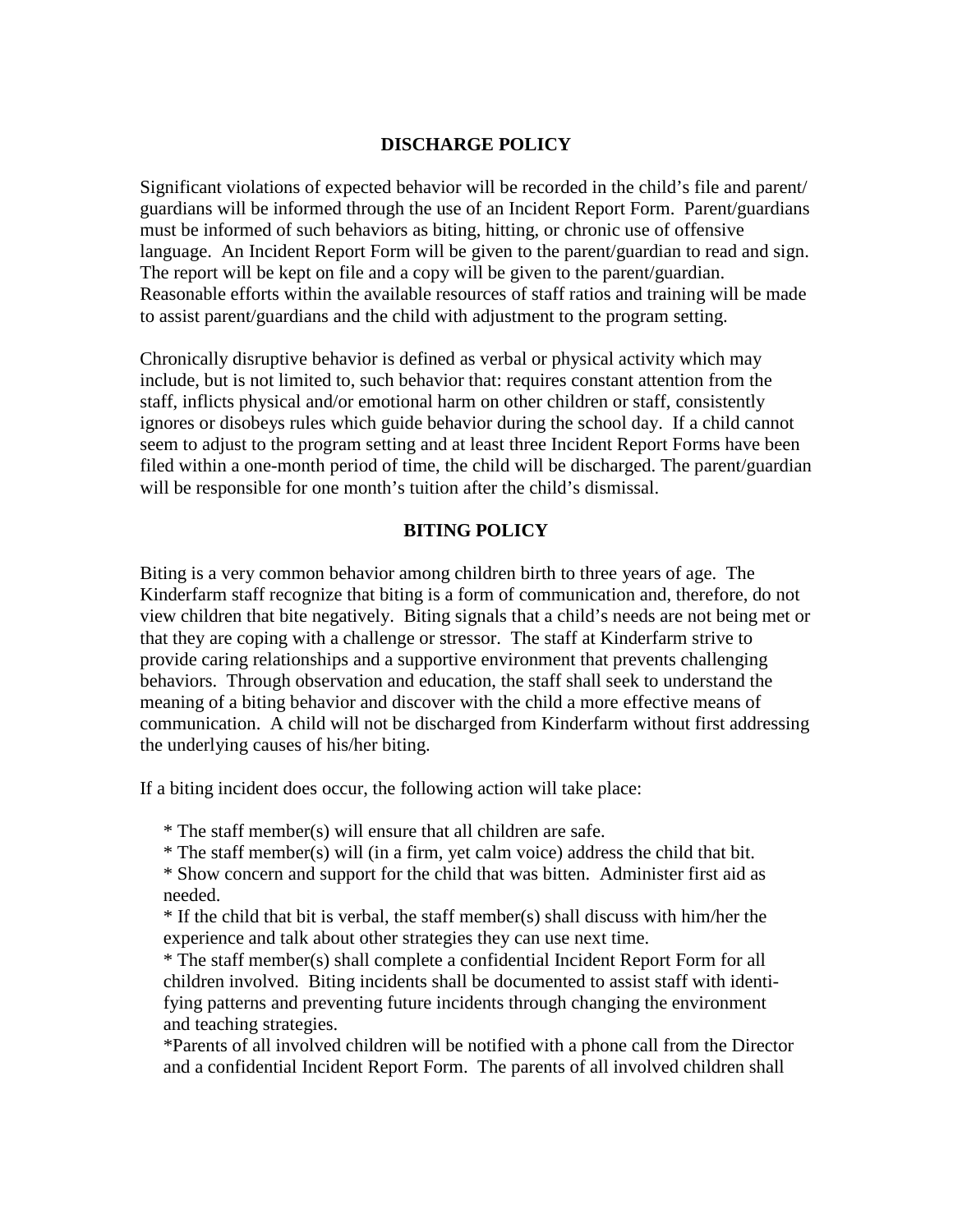receive a copy of the Incident Report Form. The original form will be filed at Kinderfarm for ten years.

## **KINDERFARM EMERGENCY PROCEDURES**

**FIRE:** Fire escape routes are posted in every room of the building with clearly marked exits. Staff and children are trained, through monthly drills, to respond quickly and efficiently to the Kinderfarm fire alarm system. This involves a routine hearing of the alarm (the signal for the drill is a bell) and immediately exiting the building using the appropriate door for each room. Drills are conducted once a month

In the event of an actual fire, the teacher's associate will take the folder containing the Parental Emergency Medical Consent forms (located on the second shelf above the desk in the orange room), the message book, and the cellular phone. Once outside the building, the Director will call 911 to report the fire while all other staff members remain with the children.

The Director will remain at Kinderfarm until emergency vehicles arrive. Weather permitting, the remaining staff members will take the children to the picnic area between the horse barn and the corn crib. If weather conditions do not permit the children and staff to remain outdoors, the children will be transported by vans to the Sycamore Mall and wait for permission to return to Kinderfarm.

If the Director is not present at the time of the fire, she will be contacted immediately and the on-site supervisor will assume the Director's responsibilities.

Parents will be called from the cell phone and instructed where to pick up their children. Children may return to Kinderfarm only if fire officials have determined that they may do so.

**TORNADO/SEVERE WEATHER/SEVERE LIGHTNING:** Maps are posted in each room indicating where to go in the event of a tornado. Staff and children are trained, through monthly drills, to respond quickly and efficiently to the Kinderfarm tornado alarm system. This involves a routine hearing of the alarm (the signal for the drill is a blown whistle) and immediately taking shelter in designated areas. Drills are conducted monthly on varying days and at different times of day. Tornado drills are documented monthly.

In the event of an actual tornado or other severe weather emergency, the staff will direct children to the appropriate areas. Staff and children will not exit these areas until the radio declares it to be safe. If there is structural damage to the building the Director/onsite supervisor will call 911 for assistance and then decide if it is possible to exit the building.

**SEVERE WINTER WEATHER:** Kinderfarm classes shall be canceled or dismissed early in the event of severe winter weather. Severe winter weather shall be defined as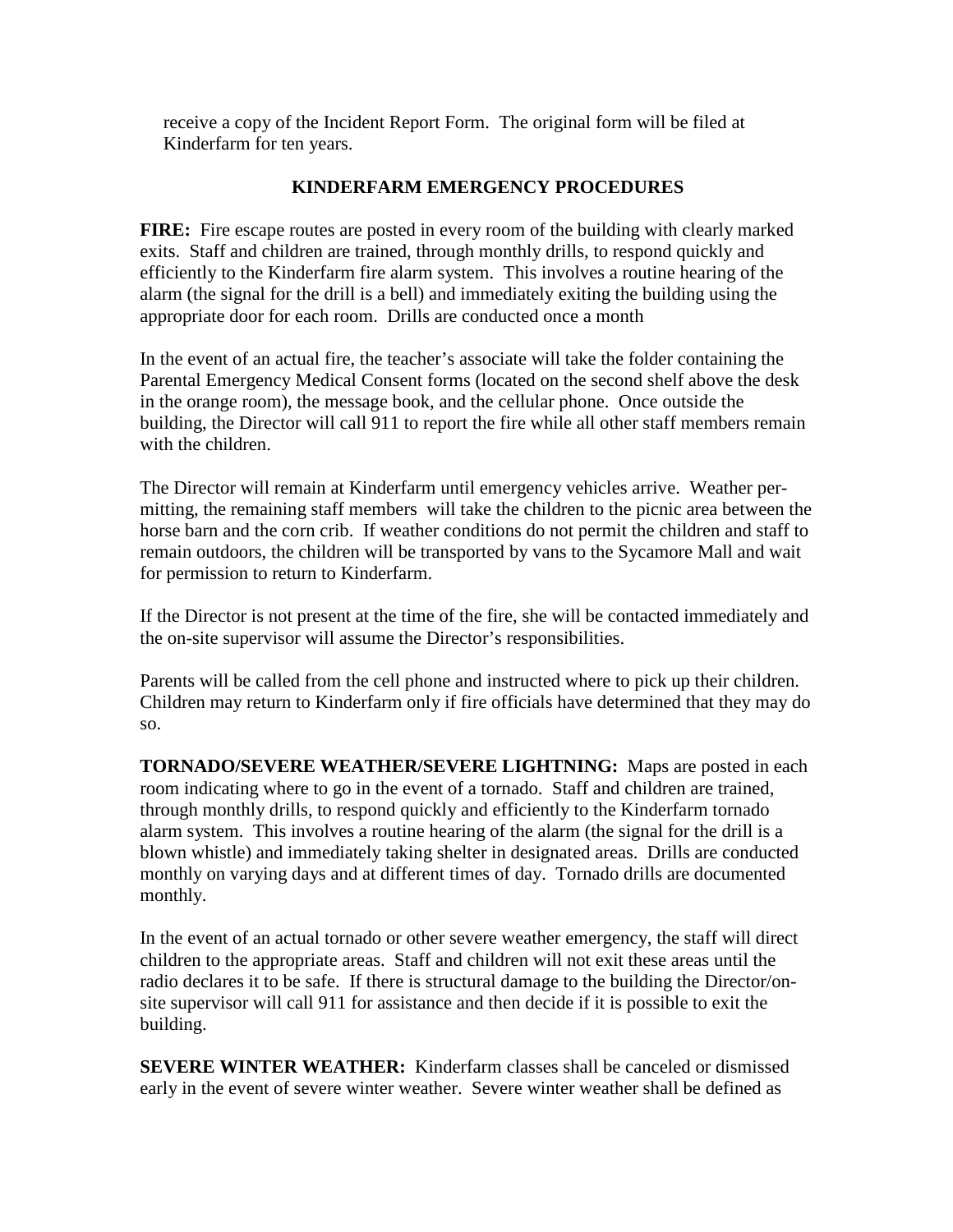blizzards, ice storms, or dangerous wind chills. If classes are canceled due to severe winter weather, parents shall be informed through a voice-mail message at Kinderfarm. If classes are dismissed early due to severe winter weather, the Kinderfarm voice-mail message shall give specific details of plans being made. Children will not be permitted to leave with anyone other than their parents unless Kinderfarm has been given specific written or verbal permission by that child's parents.

**EARTHQUAKE:** In the event of an earthquake, staff will direct indoor children to take cover in the yellow room and the bathroom areas. Outdoor children will be moved away from all buildings and sit with staff. Structural damage will be assessed by official personnel, Director/on-site supervisor before children are allowed to remain in or re-enter the building.

**SICK OR INJURED CHILD:** Any child exhibiting bacterial/viral or other unusual symptoms shall be reported to the Director/on-site supervisor for evaluation. Staff may take the child's temperature but no medications may be administered. Staff may administer first aid to an injured child within the scope of their training. Another staff member shall call the child's parents, health care provider, or 911 based on the severity of the injury, as treatment is being administered.

## **A SEVERLY INJURED CHILD OR A CHILD EXHIBITING ANY SEVERE BACTERIAL/VIRAL SYMPTOMS MUST BE TRANSPORTED TO A DOCTOR OR HOSPITAL BY THEIR PARENTS OR AN AMBULANCE SERVICE UNLESS THE PARENTS GIVE EXPRESS INSTRUCTIONS OTHERWISE.**

**LIQUID PROPANE GAS LEAK:** In the event of a liquid propane gas leak inside the building, the building will be evacuated immediately by following the fire evacuation plan. The teacher's associate will take the folder containing the Parental Emergency Medical Consent forms, the cell phone, and the message book. Once outside the Director will call 911 to report the leak while all staff members wait with the children.

The Director will remain at Kinderfarm until emergency vehicles arrive. Weather permitting, the remaining staff will take the children to the far east fence line. If weather conditions do not permit the children and staff to remain outdoors, the children will be transported by vans to the Sycamore Mall and wait for permission to return to Kinderfarm.

If the Director is not present at the time of the gas leak, she will be contacted immediately and the on-site supervisor will assume the Director's responsibilities.

Parents will be called from the cell phone and instructed where to pick up their children.

**BOMB THREAT:** In the event that Kinderfarm is notified of a bomb threat the building shall be evacuated immediately by following the fire evacuation plan. The teacher's associate will take the folder containing the Parental Emergency Medical Consent forms,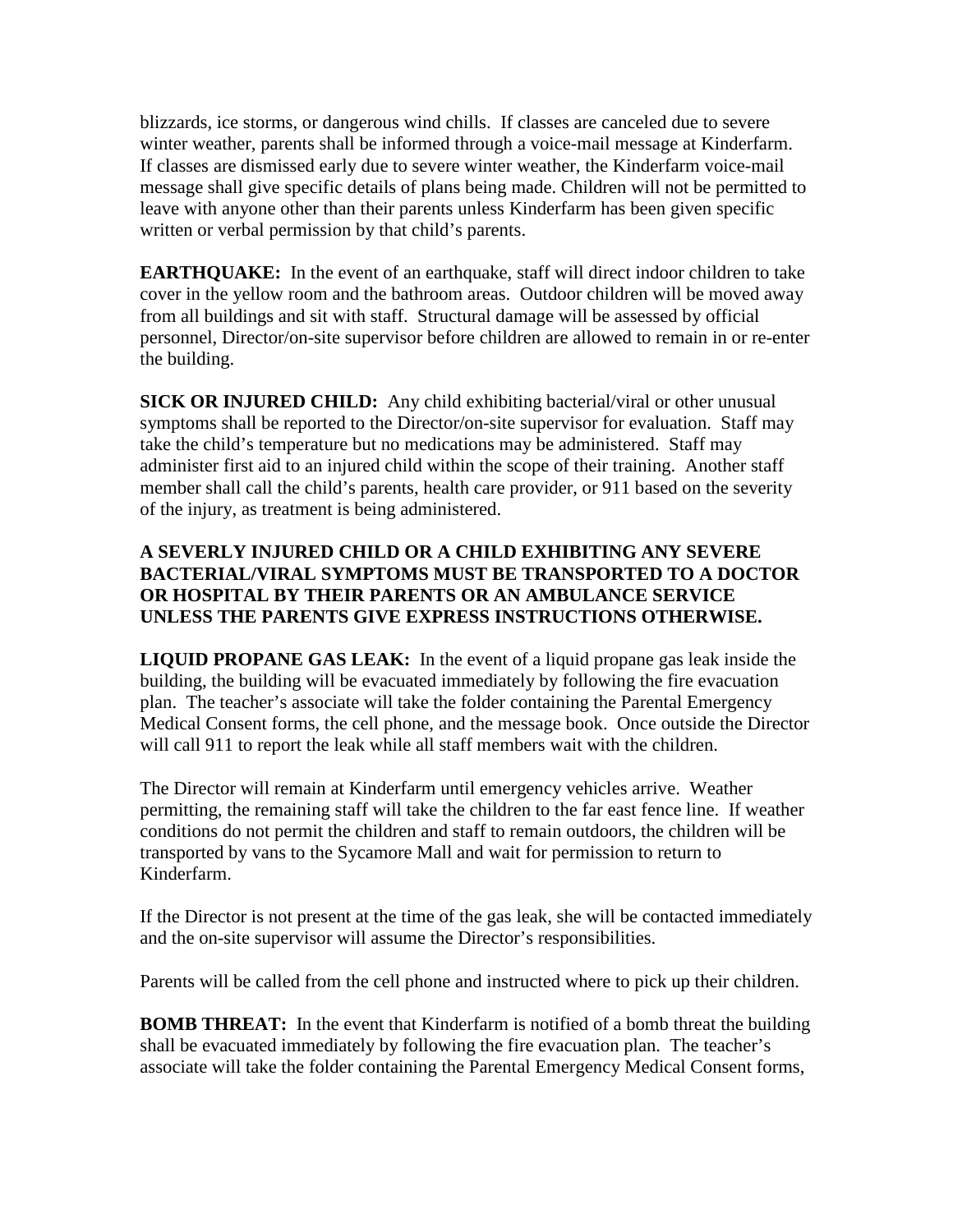the cell phone, and the message book. Once outside the Director will call 911 to report the threat while all the other staff wait with the children.

The Director will remain at Kinderfarm until emergency personnel arrive.

The remaining staff members will take the children to the far east fence line and wait for emergency vehicles to transport them to a safe location. If necessary the Director will go back into the building with emergency personnel to search for anything that may be out of place.

If the Director is not present at the time of the bomb threat, she will be contacted immediately and the on-site supervisor will assume the Director's responsibilities.

Parents will be called from the cell phone and instructed where to pick up their children.

**MISSING CHILD:** Children shall never be inside or outside of the building without the prescribed ratio of staff supervision. In the event that the center is unable to account for one (or more) attending child(ren), all children will be brought to a central location (inside or outside). All non-ratio staff will then immediately search the building and grounds while the other children are being supervised. If the child is not found within 15 minutes, 911 will be called by the Director/on-site supervisor and then the specific parents. No staff or children may leave the center until authorities have arrived. All staff will cooperate fully with recommendations of official personnel.

**DANGEROUS ADULT:** In the event of the presence of an adult who is deemed by the Director/on-site supervisor to present a danger to the children or a specific child, 911 will be called immediately. Staff will calmly move the children a safe distance from the person (unless they feel that this action will endanger themselves or the children). The Director will request that the person leave the premises and advise them that authorities are on the way (unless she feels that this action would endanger her or the children).

A dangerous adult would include one that is exhibiting inappropriate behavior, bearing arms, and/or showing signs of intoxication by either drugs or alcohol. This also includes any person who is prohibited by court order (a copy of which must be in the child's file) to see or transport the child.

In the event that the person leaves the premises before officials arrive, the staff will write down the license plate number of the persons' vehicle, a brief description of said vehicle, and a full description of the individual. Staff will not place themselves or the children in danger by attempting to detain the individual.

**EVACUATION BY OFFICIAL PERSONNEL:** In the event of the need to evacuate children from the center by order of official personnel, staff and children will cooperate fully with the request. If possible, staff will take the children to Sycamore Mall with the Parental Emergency Medical Consent forms and contact parents.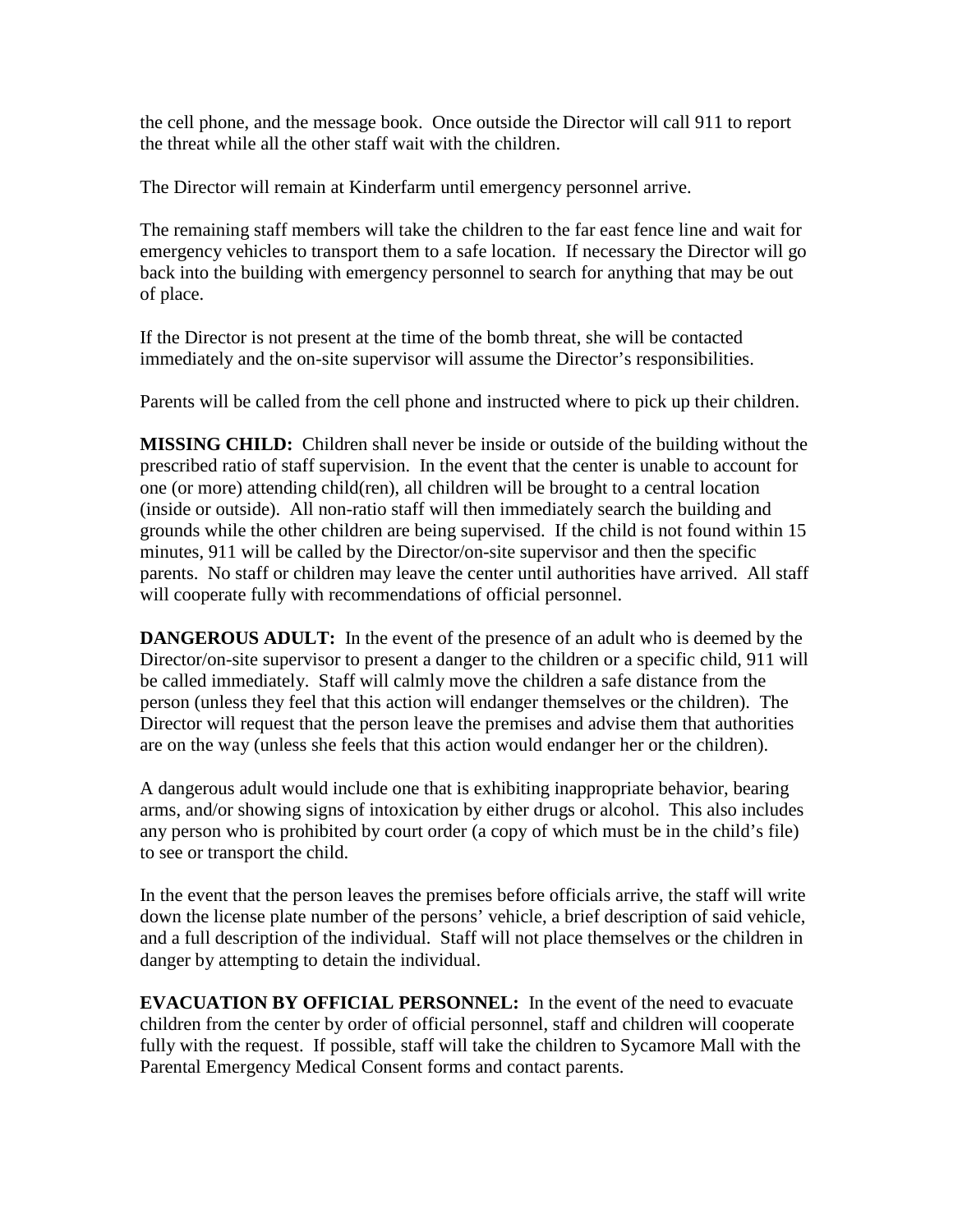**TOXIC OR HAZARDOUS MATERIALS:** In the event of a toxic spill at or near Kinderfarm and we are the first to witness, 911 will be called immediately. Staff and children will cooperate fully with officials. All staff and children will be brought into the building (if not already there). Windows and doors will be closed and air conditioners turned off. Staff and children will remain inside the building until the All Clear is given by officials. If officials determine that evacuation of the center must occur, staff will follow guidelines under Evacuation by Official Personnel.

**POWER FAILURE:** In the event a power failure occurs at Kinderfarm, the electric company will be contacted to get an approximate time for power to return. If possible, activities within the classroom shall continue as planned. Flashlights are located in the orange room if necessary. If the outage does or is expected to last more than two hours, parents will be contacted to pick up their children.

The above emergency procedures are reviewed at the beginning of each school year by all Kinderfarm teachers and support staff. All employees are given a copy of the emergency procedures in their staff handbook. Any employee not present at the annual meeting shall meet privately with the Director to review the emergency procedures. In the event that any of the above procedures are implemented, the staff reviews the procedures followed and makes any changes to the procedures if necessary.